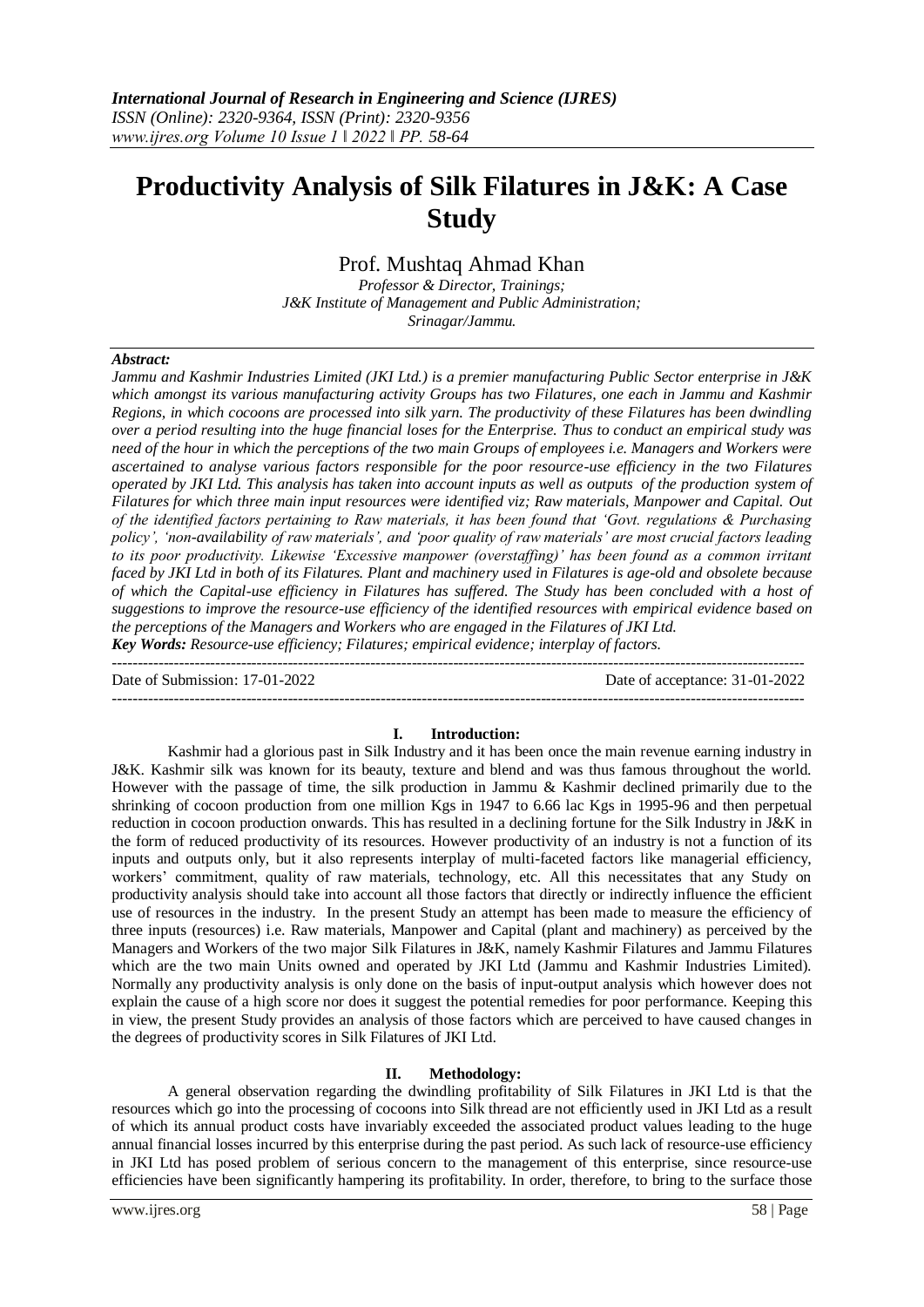factors which have led to the inefficient use of resources in JKI Ltd in Silk Filatures and establish their significance statistically, a field survey was conducted in which well-structured questionnaires were administered among the two selected groups of respondents i.e. Managers and Workers with an equitably distributed sample from each Filatures. For this purpose sixteen factors were identified and combined into three resource-wise categories for the resources of Raw Materials, Manpower and Capital. Through the set questionnaires the respondents were required to indicate their perception with regard to the significance of the identified factors causing inefficient use of resources on a five point '**Likert-type'** scale. Subsequently an inter-Group comparison was made on the basis of perceptual conjunctivity of the two Groups of respondents and relative significance of the causative factors of the inefficient use of the resources with the help of certain statistical techniques which consisted of absolute numbers and mean scores. The 'T' test was applied to find out the level of significance of the difference in mean scores of the perceptions of Managers and Workers with regard to the contribution of individual factors to the inefficient use of resources in Silk Filatures by JKI Ltd. In addition to this, certain such factors were also covered which are not, of course, directly related to the productive use of resources at the constituent unit levels of JKI Ltd, but do form a part of managerial framework which exercise crucial influence on the resource-use efficiency of JKI Ltd at its constituent Activity Group Levels. These five factors were grouped as 'Other Managerial Factors' and a structured questionnaire pertaining to these factors was administered to the ten top Management Personnel of JKI Ltd at its Head Office and Regional Office. Their responses were sought on a similar 5-point Likert type scale and the average scores of individual factors were assigned ranks to arrive at their relative significance in affecting resource-use efficiency. Besides, an objective appraisal of the factors was made on the basis of discussions with the concerned employees at the Units surveyed and the perusal of official records/documents thereof.

## **Factors causing inefficient use of Resources in Silk Filatures Group:**

Silk Filatures in JKI Ltd (consisting of its two units i.e. Kashmir Filatures and Jammu Filatures) has been continuously incurring huge annual losses over the period ranging from Rs. 229.17 lacs in 1988-89 to Rs. 555.73 lacs in 1997-98 (Official Records). With minor oscillations in some years, these losses have been increasing year after year which is a clear indication of the lack of resource-use efficiency suffered by Silk Filatures. However the factors which are perceived to have caused the inefficient use of the identified resources, i.e. Raw Materials, Manpower and Capital are analysed as follows:

## **I) Inefficient use of Raw Materials in Silk (Filatures) Group:**

The raw material of JKI Silk Filatures situated at Jammu and Srinagar is Cocoons, which are reared in many rural areas of Jammu province and Kashmir province as well. Though J&K, with its temperate climatic conditions, is the only erstwhile state in India (now a Union Territory) suitable for rearing of uni-voltine/Bivoltine silkworm species, yet this industry has suffered over the period for the inadequate availability of quality cocoons. However in order to assess the impact of the identified factors on the Raw Material use efficiency in Silk (Filatures) Group as perceived by Manages and Workers severally, their views were obtained on a 5 point scale and the results are presented in Table (1). The perusal of this Table reveals that the mean differences between managers and workers on the entire factors are not statistically significant meaning thereby that their perceptions with regard to the contribution of these factors to the inefficient use of raw materials coincide with each other and no clash of opinion exists. However an important revelation from the Table is that

| S.No           | <b>Factors</b>                             | <b>Managers</b><br>$(N=12)$ |      | Workers<br>$(N=55)$ |      | <b>Values</b><br>Mean<br>difference |                      |              |
|----------------|--------------------------------------------|-----------------------------|------|---------------------|------|-------------------------------------|----------------------|--------------|
|                |                                            | <b>XM</b>                   | S.D  | XW                  | S.D  | XM-XW                               | $\cdot$ <sub>t</sub> | $\mathbf{p}$ |
|                | Non-availability of Raw Materials          | 4.50                        | 0.65 | 4.49                | 0.63 | 0.01                                | 0.05                 | N.S.         |
| $\mathfrak{D}$ | Poor Quality of Raw Materials              | 4.25                        | 0.72 | 3.91                | 1.27 | 0.34                                | 1.31                 | N.S.         |
|                | Mishandling of Raw Materials               | 2.33                        | 1.03 | 2.02                | 0.98 | 0.31                                | 0.94                 | N.S.         |
| 4              | <b>Insufficient Storage facilities</b>     | 2.00                        | 0.91 | 1.75                | 0.77 | 0.25                                | 0.89                 | N.S.         |
| $\mathfrak{F}$ | Govt. Regulations and Purchasing<br>Policy | 4.67                        | 0.62 | 4.58                | 0.50 | 0.09                                | 0.53                 | N.S.         |
| $1 - 5$        | Average across all Factors                 | 3.55                        | 0.79 | 3.35                | 0.83 | 0.20                                | 0.83                 | N.S.         |

**Table (1) FACTORS CAUSING INEFFICIENT USEOF RAW MATERIALS IN SILK(FILATURES) GROUP**

**Notes:**

**<sup>1.</sup> Scoring Scale: Not at all=1, To a very little extent=2, To some extent=3, To considerable extent=4, To a great extent=5**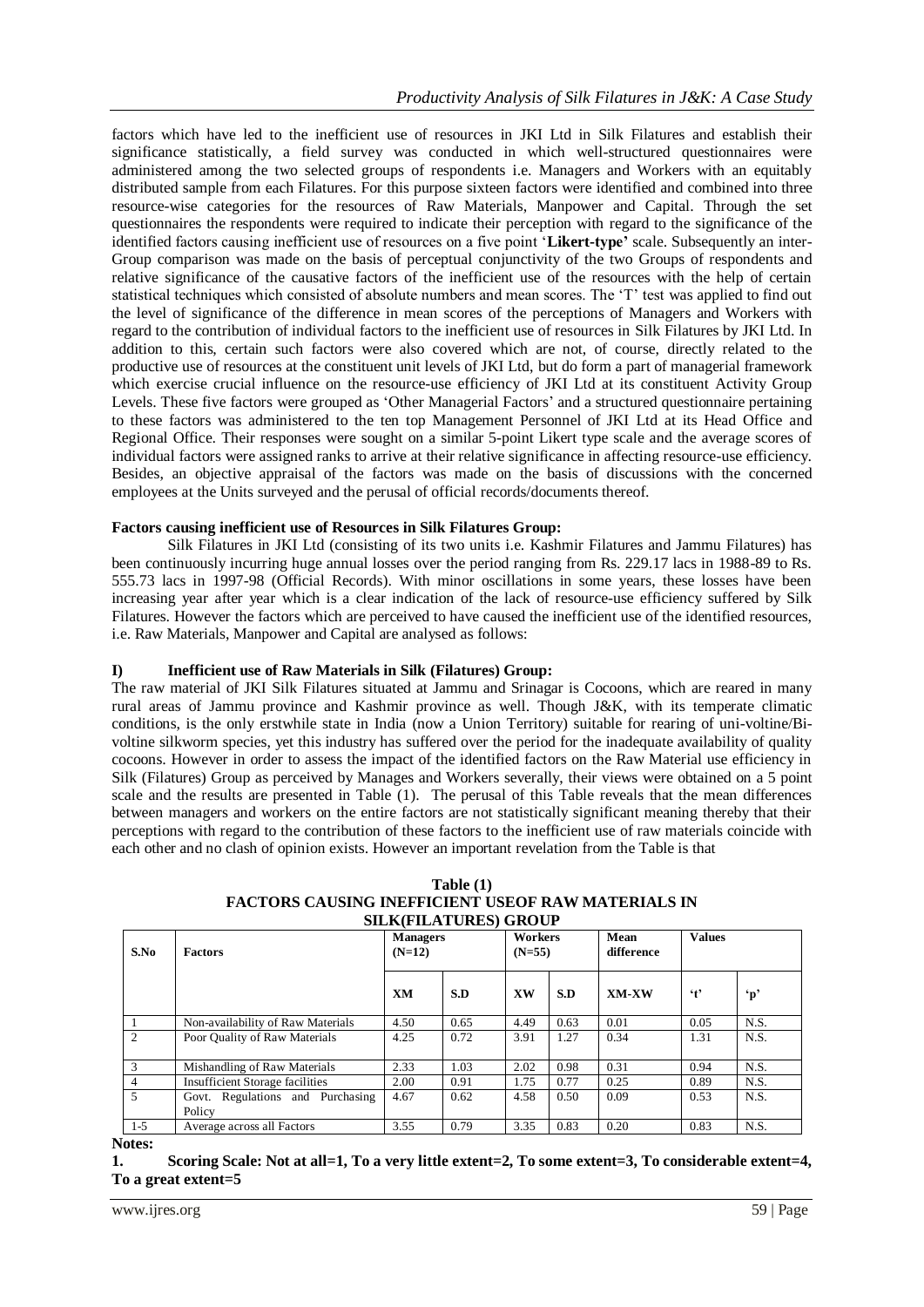## **2. When workers score is more than that of managers, (-) sign is used and vice versa.**

## **3. N.S = Not Significant**

the mean scores Obtained for various factors from Managers as well as Workers are different from each other. However the ranking of factors on the basis of these mean scores has followed the same pattern in both the cases of managers as well as workers. The highest mean score has been obtained from both managers and workers (Managers: 4.67, Workers: 4.58) on 'Government Regulations and Purchase Policy' which is therefore perceived to be the most important factor causing the insufficient use of raw materials in Silk Group. The other factors in order of mean scores are 'non-availability of raw materials', poor quality of raw materials, mishandling of raw materials and insufficient storage facilities'.

**Government regulations and purchasing policy** has been rightly perceived to be the primary cause of inefficient use of raw materials in Silk Filatures of JKI LTD. The cocoons are generally procured in open auction from the markets organised by Sericulture Development Department of J&K and the annual procurements are determined by the instructions received from the Government from time to time. Silk Filatures in JKI Ltd are being asked to procure sometimes only A Grade cocoons, sometimes A and B Grade cocoons, sometimes A, B and C Grade cocoons and even some times A, B, C and D Grade cocoons. Moreover instructions are being issued from time to time for transfer of rejected cocoons lying in the godowns of Sericulture Department to Filatures when there is no buyer. Not only this, the procurement rates per kg of cocoons are also fixed by the Government regardless of the prevailing market prices. Moreover, lack of adequate financial resources has usually obstructed JKI Ltd in procuring quality cocoons from the market and in lieu of the subsidy granted by the State Government, cocoons are procured not by choice but by compulsions through the dictates of the Government. As such JKI Ltd has not any clear-cut and independent purchasing policy and everything about the procurement of cocoons is left to be dictated and determined by the State Government. Free Government interference in the purchasing and procurement of raw materials proved to be the first stumbling block in its efficient use.

 **Non-availability of Raw materials (cocoons)** has been rated as the biggest factor responsible for the inefficient use of resources (raw materials). It also leads to the non-utilization of the installed capacities and idle manpower which could have otherwise been put to productive use had the raw materials been available in adequate quantities. The production of cocoons has been continuously declined from1947 figures of one million kgs to 3.39 lakh kgs in 1987-88 which has led to the non-availability of required quantities of raw material cocoons) to JKI Filatures (Corporate Plan 1989-95). Perusal of Table (2) reveals that for the last ten years since 1988-89, Silk Filatures in JKI Ltd have never procured the cent per cent of its required cocoons except in 1988- 89 when the procurement was very near to the requirement. The lowest of procurement has been recorded in 1990-91 when actually no procurement of cocoons is reported to have been made by Jammu Filatures. On the average, the procurement of cocoons for the last ten years in Silk Filatures has remained only to the extent of 55.04% of the actual requirement. Therefore the finding of this Table substantiats the view point of managers and workers who have rated the non-availability of raw materials as the second largest factor responsible for the inefficient use of raw materials in Silk Filatures of JKI Ltd.

As indicated by the mean scores of managers and workers in Table (1), poor quality of raw materials has also been perceived to be a largely responsible factor for inefficient use of raw materials in Silk Filatures. Quality of cocoons affects the renditta (quantity of cocoons required to produce 1 kg of silk) as the variations in later are inversely proportional to the

| Year    | <b>Cocoons Procured</b>  |                        | <b>Total Procurement</b> | <b>Total</b><br>Requirement*1 | $\%$ age to<br>(4)<br>(5) |  |
|---------|--------------------------|------------------------|--------------------------|-------------------------------|---------------------------|--|
|         | <b>Kashmir Filatures</b> | <b>Jammu Filatures</b> |                          |                               |                           |  |
| (1)     | (2)                      | (3)                    | (4)                      | (5)                           | (6)                       |  |
| 1988-89 | 4.48                     | 0.85                   | 5.33                     | 5.36                          | 99.44                     |  |
| 1989-90 | 3.95                     | 0.73                   | 4.68                     | 5.36                          | 87.31                     |  |
| 1990-91 | 0.79                     | 0.00                   | 0.79                     | 5.36                          | 14.74                     |  |
| 1991-92 | 3.37                     | 0.66                   | 4.03                     | 5.36                          | 75.19                     |  |
| 1992-93 | 2.03                     | 0.78                   | 2.81                     | 5.36                          | 52.43                     |  |
| 1993-94 | 3.10                     | 1.43                   | 4.53                     | 5.36                          | 84.51                     |  |
| 1994-95 | 1.52                     | 0.34                   | 1.86                     | 5.36                          | 34.70                     |  |
| 1995-96 | 0.95                     | 0.40                   | 1.35                     | 5.36                          | 25.19                     |  |
| 1996-97 | 1.50                     | 0.50                   | 2.00                     | 5.36                          | 37.31                     |  |
| 1997-98 | 1.59                     | 0.43                   | 2.12                     | 5.36                          | 39.55                     |  |
| Average | 2.33                     | 0.62                   | 2.95                     | 5.36                          | 55.04                     |  |

**Table (2) PROCUREMENT OF COCOONS IN SILK (FILATURES) GROUP**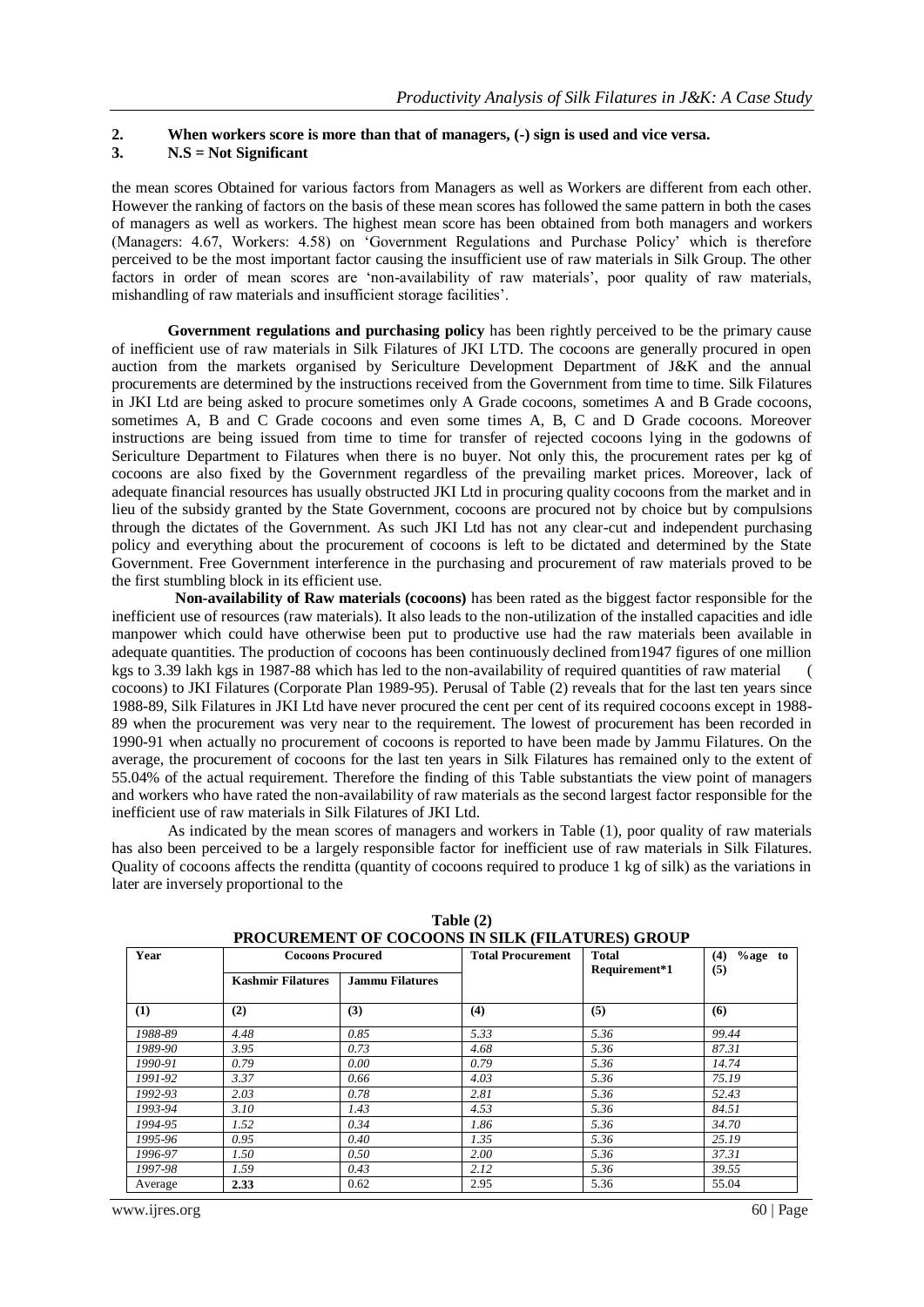#### **\*1 : Based on the average number of 429 operational Basins in Silk (Filatures) Group (Kashmir Filatures: 329, Jammu Filatures: 100) with the average production capacity of 169 kgs of silk per basin per year requiring 7.40 kgs of cocoons per kg.of silk. Source: Official Records of the Units of JKI Ltd.**

former for, better quality of cocoons reduces the renditta. The impact of poor quality of cocoons on the renditta becomes clear from the fact that during the last ten years, the average renditta achieved in silk Filatures for A Grade cocoons was recorded as 5.18 whereas the same has remained as high as16.99 for C Grade (Green) cocoons. Since more than 50 per cent of the cocoons procured by Silk (Filatures) Group are usually of B, C and D Grade, it significantly reduces the production yield of raw materials which could have otherwise been of high yield if the cocoons used were of A Grade quality.

The other two factors of '**mishandling of raw materials and insufficient storage facilities'** have not been viewed as strong factors leading to the inefficient use of raw materials in Silk Filatures by both the groups of respondents whose mean scores do not vary from each other significantly (Table 1). The handling of cocoons starts right at the auction market wherefrom cocoons are procured, packed in gunny bags and then brought to the factories. A transit shortage of 2.5 per cent approved by the Board of Directors was being allowed for a long time which has now discontinued. The cocoons brought to the factories are stored in unsorted cocoon godown in their respective categories of A, B, C and D after which these are subjected to sorting into No. I, II and III Grade categories and the double cocoons besides different wastes such as fluff, P.C, and melted. There is also some percentage of sorting wastage allowed which has become all the more necessary in the wake of unhygienic conditions of the godowns. No doubt with the improvement of these hygienic conditions, the wastage, otherwise permissible, could be reduced to a considerable extent which, would therefore, enhance the efficient use of raw materials.

On the whole across all factors identified for the inefficient use of raw materials in Silk Filatures, the difference in the average mean scores of the managers and workers is not significant as both the Groups of respondents possess almost similar perceptions (Table:1).

## II) **Inefficient use of Manpower in Silk Filatures**:

Silk Filatures in JKI Ltd employs about 850 persons working across various cadres like Managers/Officers, Supervisors, Technicians, Clerks and Skilled/Unskilled workers. A large chunk of money is being spent annually on the wage and salary bill of this gigantic manpower, which is not still being efficiently utilized for the profitable operations of the Silk Filatures having accumulated huge financial losses over the period. The inefficient use of manpower represents a big resource loss suffered by JKI Ltd in Silk Filatures Group and, as such, deserves a thorough probe into the factors which have led to this state of affairs. Table (3) enlists the factors which generally lead to the inefficient use of manpower resource in any industrial setting and perusal of the Table reveals that the average mean scores of Managers and Workers varies across all the factors from each other and the difference is statistically significant (P<.05). This implies that on the whole, opinions of Managers and Workers regarding the relative significance of these factors responsible for the inefficient use of manpower varies considerably.

Managers have viewed the **Excessive Manpower (Overstaffing)** as the most responsible factor for the inefficient use of Manpower in Silk Filatures as is indicated by the highest mean score obtained from them. However the mean score obtained for this factor from the workers is lesser than that of the managers and the difference is statistically significant (P<.01). Worker generally have the tendency of not accepting the overstaffing as the main irritant faced by JKI Ltd for their threat perception to be laid off. But the fact of the matter is that overstaffing has eaten the economic vitals of Silk Filatures in the form of huge financial outlays on salary and wage bill of the surplus staff. Idle wages and salaries

| <b>FACTORS CAUSING INEFFICIENT USE OF MANPOWER IN SILK (FILATURES) GROUP</b> |                                     |                   |      |                  |      |                     |                     |              |  |  |
|------------------------------------------------------------------------------|-------------------------------------|-------------------|------|------------------|------|---------------------|---------------------|--------------|--|--|
| S.No                                                                         | <b>Factors</b>                      | Managers $(N=12)$ |      | Workers $(N=55)$ |      | Mean<br>differences | <b>Values</b>       |              |  |  |
|                                                                              |                                     | XM                | S.D  | XW               | S.D  | XM-XW               | $\ddot{\mathbf{r}}$ | $\mathbf{p}$ |  |  |
|                                                                              | Excessive Manpower (overstaffing)   | 4.50              | 0.65 | 3.22             | 1.26 | 1.28                | 4.92                | < 0.01       |  |  |
| $\mathcal{D}$                                                                | Non-availability of Technical staff | 1.83              | 0.80 | 1.44             | 0.81 | 0.39                | 1.63                | N.S          |  |  |
|                                                                              | Absenteeism                         | 3.75              | 1.23 | 1.56             | 0.95 | 2.19                | 5.62                | < 0.01       |  |  |
|                                                                              | <b>Insufficient Working Hours</b>   | 3.92              | 1.26 | 3.42             | 1.20 | 0.50                | 1.25                | N.S          |  |  |
| $\overline{5}$                                                               | Lack of Employee Welfare Facilities | 1.92              | 0.95 | 3.71             | 1.09 | $-1.79$             | 3.33                | < 0.01       |  |  |

**Table: (3)**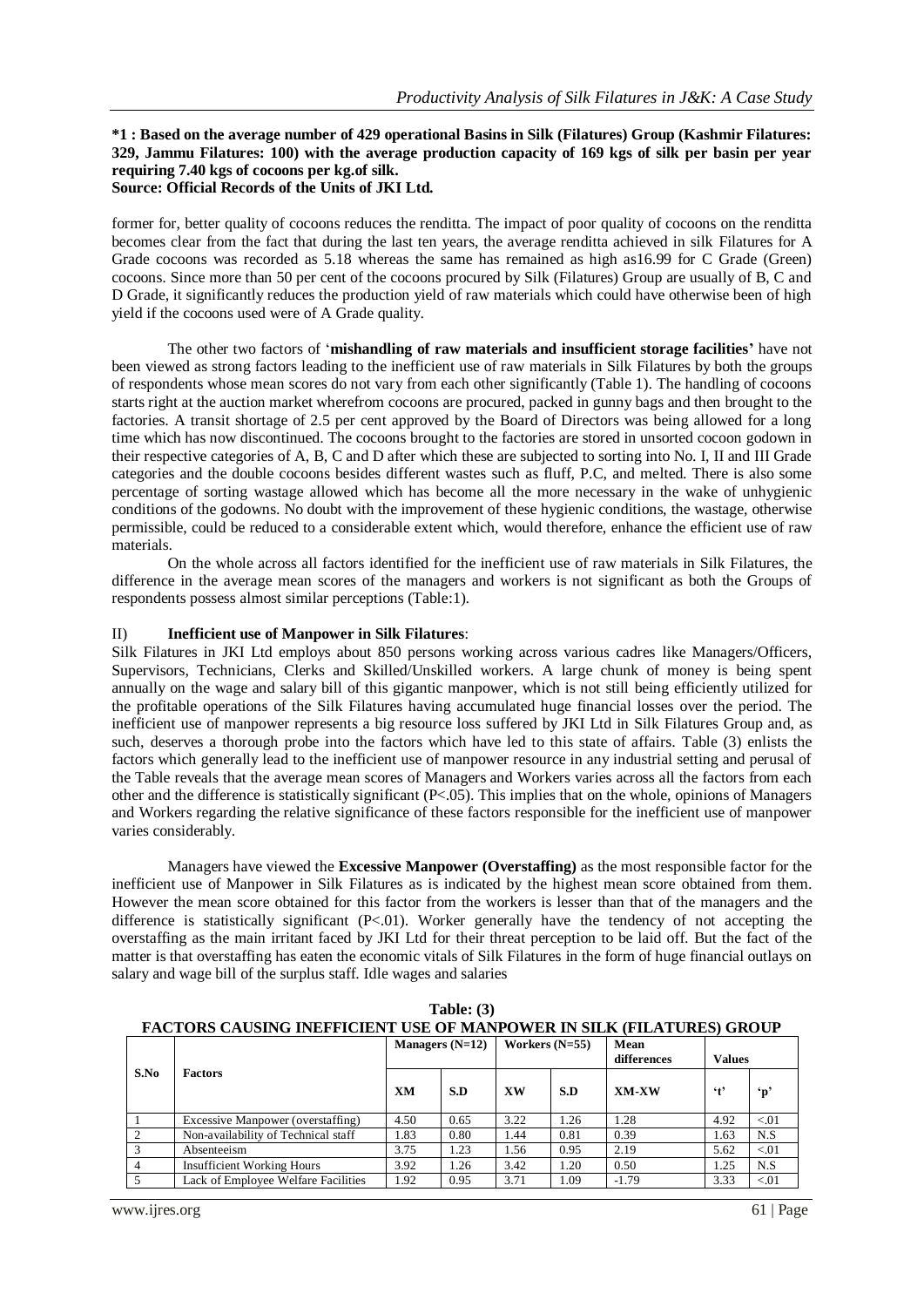|                         | $\sim$ m<br>Training & Development<br>Lack of | 3.08 | $\sim$<br>ے د. و | $-$<br>. | $\overline{1}$ $\overline{C}$<br>1.10 | $\sim$<br>ر ر. ۱ | 2.21<br>ے۔د | < 01           |
|-------------------------|-----------------------------------------------|------|------------------|----------|---------------------------------------|------------------|-------------|----------------|
|                         | 0.3.5<br>Lack of Motivation                   | 3.83 | 1.14             | 3.44     | 1.1J                                  | 0.39             | 1.08        | N<br>د… ۱      |
| 1 <sub>7</sub><br>$1 -$ | Average across all Factors                    | 3.26 | 1.05             | 2.65     | 1.09                                  | 0.61             | 1.85        | $\lesssim 0.5$ |

**Notes:**

**1) Scoring Scale: Not at all=1, Toa very little extent=2, To some extent=3, To considerable extent=4,To a great extent=5.**

**2) When Workers' score is more than that of Managers', (-) sign is used and vice versa.**

**3) N.S= Not significant.**

unequivocally shoots up the cost price of the finished product to render it uncompetitive in the market. As per the official estimates, Kashmir Filatures has 122 surplus markets out of the total number of 497, besides surplus staff in supervisory and administrative cadres. In case the Filatures are modernized and equipped with the latest and more efficient machinery, the overstaffing magnitude will enlarge leaving more employees redundant.

**Non-availability of technical staff** has been perceived as the least responsible factor for inefficient use of manpower and the difference in the mean scores of managers and workers is not statistically significant. In the wake of surplus staff, there is no dearth of the technical workers and the workers have generally gained technical proficiency from their wide and varied experiences.

Mean scores of managers and workers obtained as 'Absenteeism' as a factor responsible for inefficient use of manpower vary from each other and the difference is statistically significant  $(P<.01)$ , which means that the two groups of respondents do not share the same opinion about the factor. However the difference in the mean scores of Managers and Workers in case of 'insufficient working hours' and 'lack of motivation' is statistically not significant meaning thereby that there is the similarity of opinions between managers and workers on these two factors being perceived as responsible for the inefficient use of manpower. Especially due to turmoil in Kashmir, working hours available to Kashmir Filatures were considerably reduced and the operations were seldom carried out on a two shift basis with eight working hours for each shift. It was observed by the Author that invariably all employees in Silk (Filatures) Group across, managerial and non-managerial levels have lost motivation towards work and a general feeling of disgust has crept in. Lack of financial incentives (even non-payment of salary and wage dues in time) besides poor and unhygienic working conditions, no promotions and poor profitability conditions of Silk Filatures have been found to be the obvious reasons for lack of motivation and morale in the employees.

It can also be seen in the Table (3) that there exists a divergence of opinion between managers and workers with regard to the significance of 'Lack of employee welfare facilities' and 'lack of training and development 'as causative factors for the inefficient use of manpower. Welfare facilities are usually of great concern for the workers whereas training and development remains a domain of managers. It was found that in Silk Filatures, none of the forms of employee welfare facilities like housing facilities, recreational facilities, free medical aid, canteen facilities and other working environment factors existed which would improve the quality of work life. Lack of these facilities has lowered down the morale of workers which ultimately comes in the way of their productive performance. Similarly lack of training and development has hampered the acumen of managers who generally were found bogged down in performing routines. Though some managers were found to have attended some short term refresher courses long back in the past within and outside J&K, yet such arrangements have been very occasionally made without any consistency and continuity.

#### **III) Inefficient use of Capital (Plant and Machinery)in Silk Filatures:**

The falling grace of Silk Filatures has mainly been the outcome of worn-out conditions of its plant and machinery which is more than half a century old. As it can be seen in the Table (4) that no divergence of opinion exists between managers and workers on any of the factors identified as responsible for the inefficient use of plant and machinery as the difference in their respective mean scores is not statistically significant. And also the mean scores for each of these factors obtained from both the groups of respondents is considerably high indicating their significance in causing inefficient use of Capital (plant and machinery)in Silk Filatures. On an average across all the factors, the mean scores obtained from managers and workers are as high as 4.27 and 4.30 respectively (out of the total maximum average score of 5.0) and the difference in these mean scores is not statistically significant which implies that managers as well as workers have no difference of opinion with regard to the adverse impact of the identified factors on the efficient use of capital).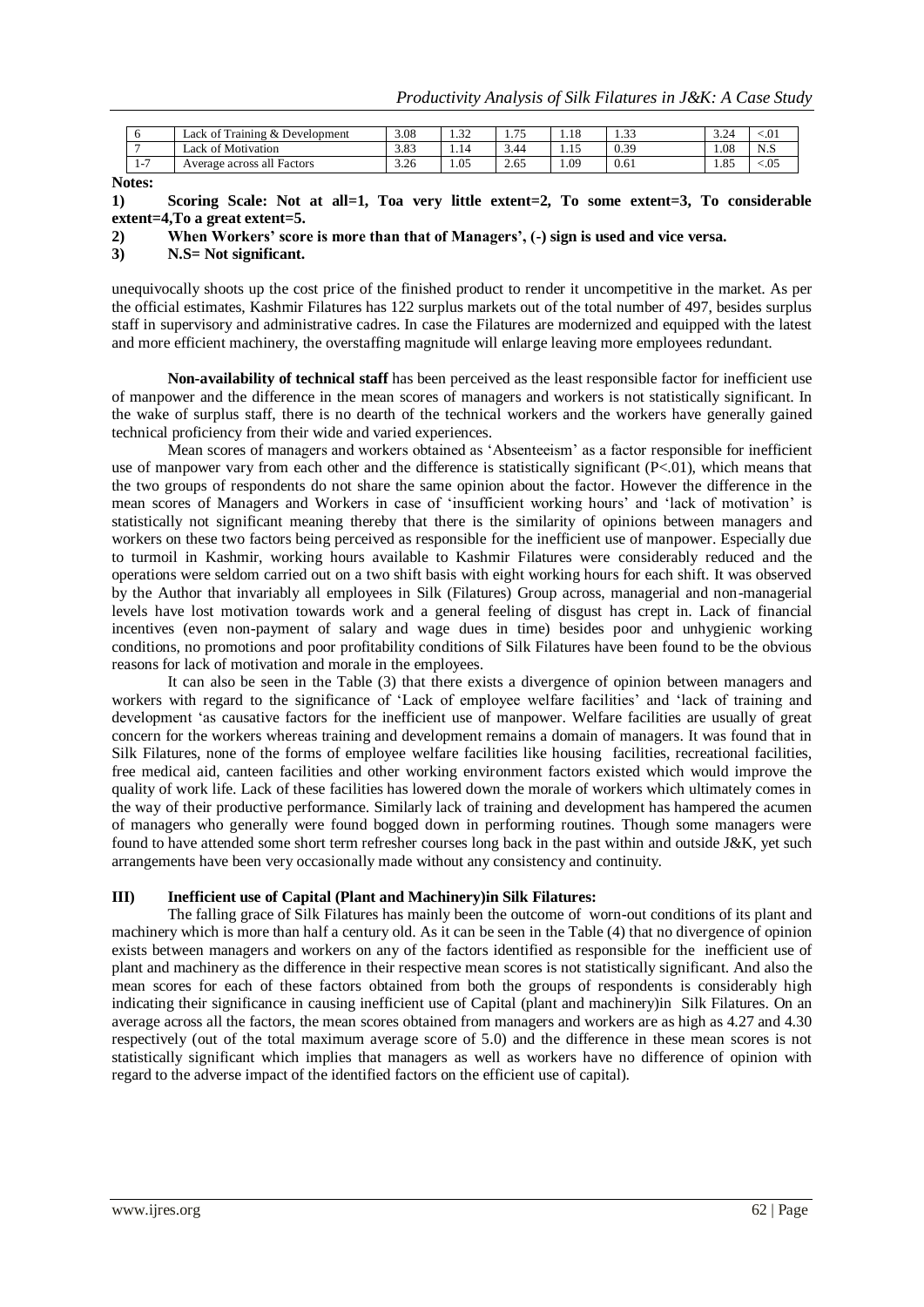| S.NO           | <b>Factors</b>                                  | Managers $(N=12)$ |         | Workers $(N=55)$ |      | Mean<br>difference | <b>Values</b>        |              |
|----------------|-------------------------------------------------|-------------------|---------|------------------|------|--------------------|----------------------|--------------|
|                |                                                 | <b>XM</b>         | S.D     | <b>XW</b>        | S.D  | XM-XW              | $\cdot$ <sub>t</sub> | $\mathbf{p}$ |
|                | Obsolete plant & machinery                      | 4.67              | 0.47    | 4.47             | 1.02 | 0.20               | 1.00                 | N.S          |
| $\mathfrak{D}$ | Poor working efficiency of plant &<br>machinery | 4.42              | $-0.75$ | 4.40             | 1.05 | 0.02               | 0.08                 | N.S          |
| 3              | Non-availability of power                       | 4.17              | 0.98    | 4.27             | 1.10 | $-0.10$            | 0.31                 | N.S          |
| $\overline{4}$ | Poor Capacity Utilization                       | 3.83              | 1.28    | 4.05             | 1.21 | $-0.22$            | 0.54                 | N.S          |
| $1-4$          | Average across all factors                      | 4.27              | 0.87    | 4.30             | 1.10 | $-0.03$            | 0.11                 | N.S          |

**Table (4) FACTORS CAUSING INEFFICIENT USE OF CAPITAL IN SILK FILATURES:**

**Notes:**

**1) Scoring Scale: Not at all=1, Toa very little extent=2, To some extent=3, To considerable extent=4,To a great extent=5.**

**2) When Workers' score is more than that of Managers', (-) sign is used and vice versa.**

**3) N.S= Not significant.**

 Filatures in JKI Ltd are known for their age-old and obsolete plant and machinery which has been in operation for the last more than eight decades and is hardly working at 10-15 per cent efficiency. The repairs are expensive and most of the spares are not available as no such machinery is in operation in the country. Its working results are very poor as it not only affects the quality of the silk yarn, but the turnover as well. For instance there are six boilers installed in Kashmir Filatures out of which only two are in operation for which fuel costs incurred are very exorbitant as the present working efficiency of these boilers is less than 10 per cent. Again out of the total of 744 basins installed in the two Filatures at their inception, only 210 basins are in operation at present and the remaining are completely or partially worn-out. As a result, these two Filatures do not utilize their full installed capacities and that the percentage rate of capacity utilization in the two Filatures has not gone beyond 84 per cent during the last twelve years since 1986-87. Moreover the uninterrupted power supply is not available to the Filatures which has also been hampering their smooth operations. No doubt in order to offset the effect of frequent power breakdowns, Jammu Filatures has an old 25 KVA, 3 YWA Ruston D.G. Set which being very old often breaks down and as such creates more problem than solving. Complete overhauling or repairing of this D.G. Set is difficult because of the fact that this 25 KVA Ruston D. G. Set is very old and its vital spare parts are not available in the market. Even if a huge amount is spent on repairs and overhauling of this set, trouble free service cannot be guaranteed. On the whole the Filatures in JKI Ltd. have an age old technology whereas there has been much improvement in Silk Reeling Technologies in developed countries like China and Japan. With the result, the yarn produced on these age-old machines does not compete in quality and yield percentage with the yarn being produced on modern machines and with latest technology.

## **III. Conclusion & Suggestions:**

After conducting the empirical study it was found that the selectivity of perceptions existed between Managers and Workers with regard to the causes responsible for the poor productivity of resources in Silk Filatures of JKI Ltd. Managers generally have the tendency of escaping from the responsibility of failures, whereas workers squarely put blame on the Management. However both the Groups also share the same perception with regard to the significance of the identified factors leading to the inefficient use of Raw Materials, Manpower and Capital (Plant & Machinery) in the production processes of Silk Filatures in JKI Ltd. However in order to plug the loopholes and overcome the deficiencies as highlighted by the Study, the following measures are suggested:

1. J&K Filatures face acute shortage of quality cocoons because of its falling production which therefore needs to be improved both in terms of quality as well as quantity.

2. Plant and Machinery of the Filatures is very old and almost obsolete, not even sustaining repairs. Amidst the advancement in reeling technology, there is an emergent requirement of modernizing both the Filatures so that the market challenges are effectively met with quality yarns and losses are therefore reduced.

3. In the wake of a small seasonal period for the procurement of cocoons, scientific and modern storage facilities need to be developed in the Silk Filatures so that the wastage and spoilage of materials due to insufficient and unscientific existing stores could be reduced.